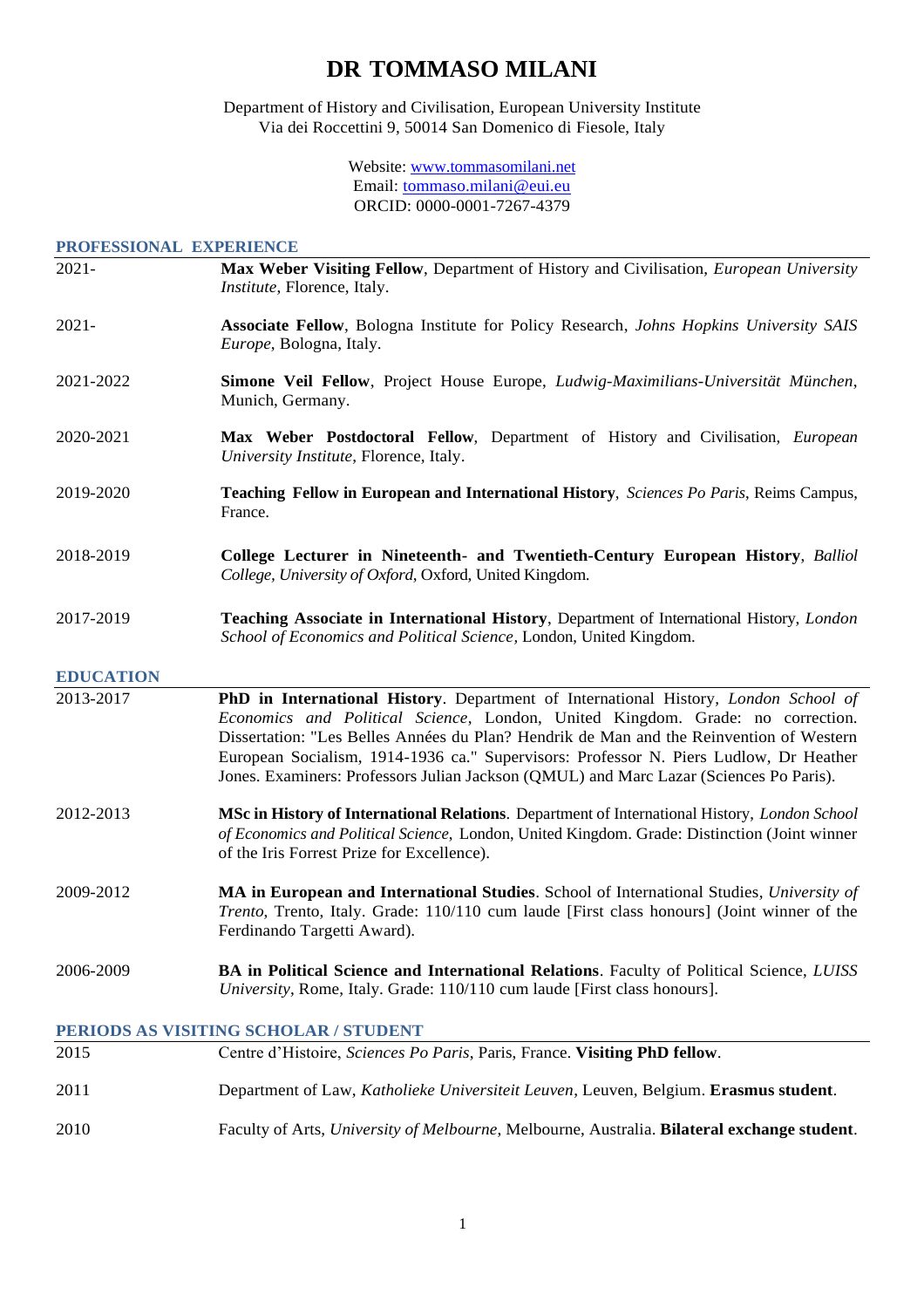### **PUBLICATIONS**

| <b>Books</b>                  |                                                                                                                                                                                                                                                                                                                                                                 |
|-------------------------------|-----------------------------------------------------------------------------------------------------------------------------------------------------------------------------------------------------------------------------------------------------------------------------------------------------------------------------------------------------------------|
| 2020                          | Hendrik de Man and Social Democracy: The Idea of Planning in Western Europe, 1914-1940,<br>New York-Basingstoke, Palgrave Macmillan.                                                                                                                                                                                                                            |
| <b>Peer-reviewed articles</b> |                                                                                                                                                                                                                                                                                                                                                                 |
| 2020                          | "Retreat from the Global? European Unity and British Progressive Intellectuals, 1930-1945,"<br>International History Review, 42:1, 2020, 99-116.                                                                                                                                                                                                                |
| 2016                          | "From Laissez-Faire to Supranational Planning: The Economic Debate within Federal Union<br>(1938-1945)," European Review of History/Revue européenne d'histoire, 23:4, 2016, 664-<br>685.                                                                                                                                                                       |
| 2015                          | "Un'unione senza barriere: modelli di federazione economica nel dibattito britannico, 1934-<br>1944" [A Union Free from Barriers? Models of Economic Federation in the British Debate,<br>1934-1944], Rivista di Politica, 1, 103-116.                                                                                                                          |
| 2013                          | "De metamorfose van een socialist Hendrik de Man en de Eerste Wereldoorlog als een politiek<br>laboratorium" [The Metamorphosis of a Socialist. Hendrik De Man and the First World War<br>as a Political Laboratory], Brood & Rozen, 3, 5-31.                                                                                                                   |
| 2012                          | "Pianificazione economica e integrazione sopranazionale nell'opera di E. H. Carr" [Planning<br>and Supranational Integration in the Thought of E. H. Carr], Rivista di Politica, 1, 137-153.                                                                                                                                                                    |
|                               |                                                                                                                                                                                                                                                                                                                                                                 |
| <b>Book chapters</b><br>2022  | "Sfidare la Guerra fredda. La Società Europea di Cultura e l'impegno intellettuale oltre i blocchi"<br>[Challenging the Cold War: The European Society of Culture and Intellectual Engagement beyond<br>the Blocs]", L. Franchini ed., La Società Europea di Cultura, Bologna, CLUEB [forthcoming].                                                             |
| 2022                          | [with B. Heckscher] "Transwar Continuities: The Mouvement Socialiste pour les Etats-Unis<br>d'Europe (MSEUE) and Socialist Networks in the Early Cold War," European Socialist<br>Networks and the Remaking of European International Policy after 1945, M. Torrent and A.<br>Williams eds., London, University of London Press [forthcoming].                  |
| 2020                          | "The Planist Temptation: Belgian Social Democracy and the State during the Great<br>Depression, c. 1929–c. 1936," European Socialists and the State in the Twentieth and Twenty-<br>First Centuries, M. Lazar and M. Fulla eds., New York-Basingstoke, Palgrave Macmillan, 77-<br>96.                                                                           |
| 2017                          | "Rediscovering Democracy and the Nation: Hendrik de Man and the Legacy of the Great<br>War," New Political Ideas in the Aftermath of the Great War, A. Salvador and A. G. Kjøstvedt<br>eds., New York-Basingstoke, Palgrave Macmillan, 1-23.                                                                                                                    |
| 2016                          | [with F. Formentini], "Dalla fronte continua al dominio dell'aria: Giulio Douhet nel secolo<br>della Guerra Totale" [From the Continuous Front to the Command of the Air: Giulio Douhet<br>in the Century of Total War] in G. Douhet, Sintesi critica della Grande Guerra, G. Bollini, F.<br>Formentini and T. Milani eds., Udine, Paolo Gaspari Editore, 7-23. |
| 2014                          | "Né santi né peccatori: realismo politico, storiografia e integrazione europea" [Neither Saints<br>Nor Sinners: Political Realism, Historiography and European Integration], VV.AA., Il<br>Realismo Politico, A. Campi e S. De Luca eds., Soveria Mannelli (CZ), Rubbettino, 843-860.                                                                           |
| 2009                          | "Victor Zaslavsky, spettatore impegnato" [Victor Zaslavsky, committed observer], VV. AA.,<br>Victor Zaslavsky Viaggiatore del Secolo [Victor Zaslavsky Traveller of the Century], F.<br>Orlandi ed., Levico Terme (TN), CSSEO, 119-122.                                                                                                                         |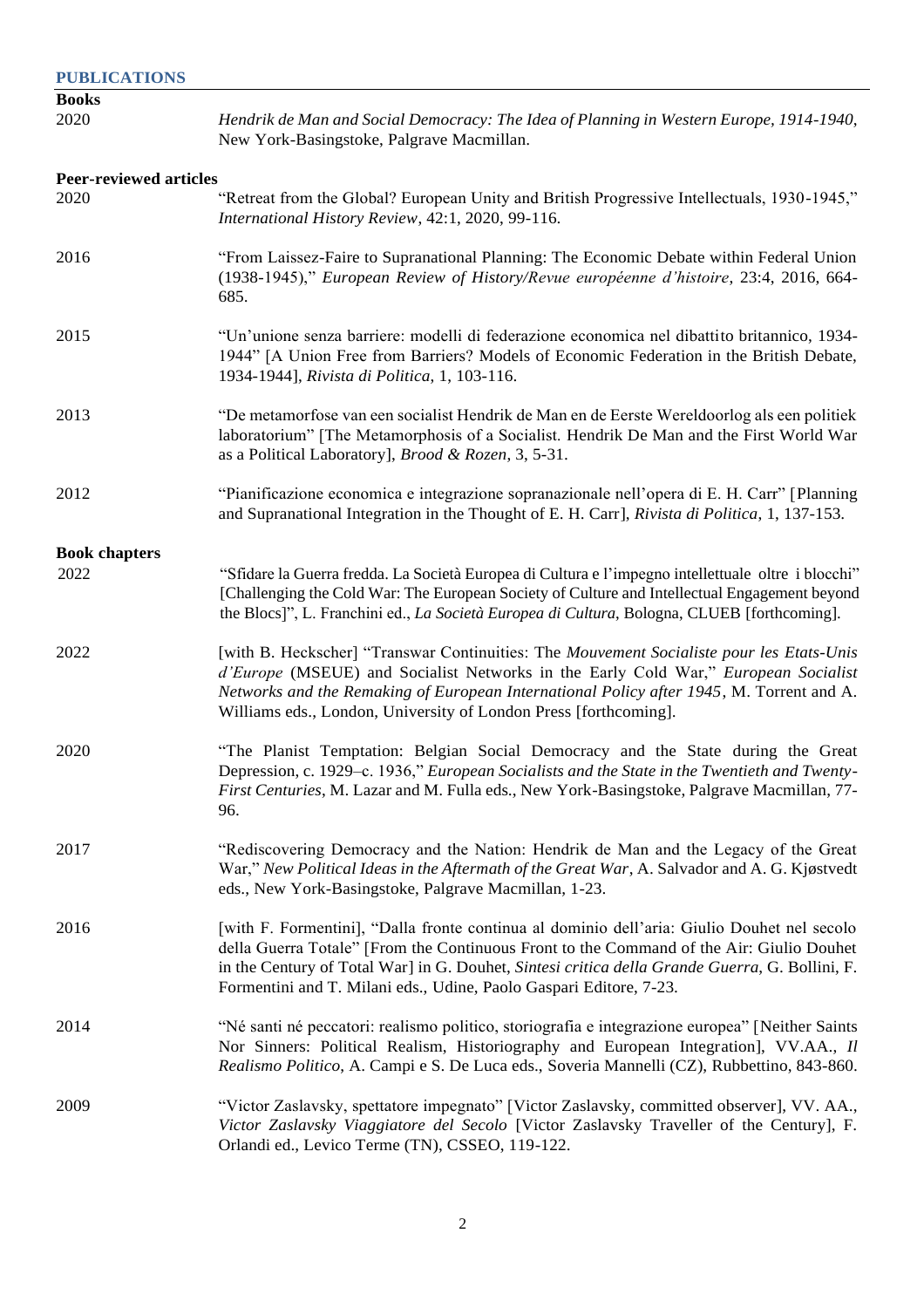| <b>Encyclopaedia Entries</b>    |                                                                                                                                                                                                                                                                |
|---------------------------------|----------------------------------------------------------------------------------------------------------------------------------------------------------------------------------------------------------------------------------------------------------------|
| 2022                            | "Paul-Henri Spaak", Routledge Encyclopedia of the Cold War, R. Van Dijk ed., New York-<br>London, Routledge [forthcoming].                                                                                                                                     |
| 2015                            | Enrico Letta" and "Mario Monti", IX Appendice dell'Enciclopedia italiana, Istituto<br>dell'Enciclopedia Treccani.                                                                                                                                              |
| <b>Book reviews</b>             |                                                                                                                                                                                                                                                                |
| 2022                            | "Les socialistes européens et l'État" by M. Fulla and M. Lazar, <i>Histoire @Politique</i><br>[forthcoming].                                                                                                                                                   |
| 2022                            | "Histoire Globale des Socialismes, XIXe-XXIe siècle" by J.-N. Ducange, R. Keucheyan and<br>S. Roza, <i>Histoire@Politique</i> [forthcoming].                                                                                                                   |
| 2022                            | "The Full Employment Horizon in 20th-Century America: The Movement for Economic<br>Democracy" by M. Dennis, H-Socialism.                                                                                                                                       |
| 2021                            | "Raymond Aron and Liberal Thought in the Twentieth Century" by I. Stewart, Revue française<br>$de$ science politique $(3:71)$ , 512-514.                                                                                                                       |
| 2021                            | "Europe and the Decline of Social Democracy in Britain: From Attlee to Brexit" by A.<br>Williamson, H-Socialism.                                                                                                                                               |
| <b>Translations</b>             |                                                                                                                                                                                                                                                                |
| 2013                            | "La responsabilità della ragione. Tocqueville e il problema della trascendenza moderna" [The<br>Responsibility of Reason. Tocqueville and the Problem of Modern Transcendence] by R. C.<br>Hancock (from English to Italian) in Rivista di Politica, 1, 79-91. |
| Work in progress                |                                                                                                                                                                                                                                                                |
|                                 | "Planning and its Pitfalls: E. H. Carr, Harold B. Butler, and the Great Interwar Crisis."                                                                                                                                                                      |
|                                 | "Godfather of Post-War Stability? Paul-Henri Spaak, 'Socialisme National', and the Belgian<br>Experiment, 1935-1949."                                                                                                                                          |
|                                 | "The Unbearable Lightness of Being Transnational: Western European Socialists and the Quest<br>for Power."                                                                                                                                                     |
| $\overline{\phantom{a}}$        | "A Neutralist Alternative? Hendrik de Man, the Munich Conference, and the Oslo Group, 1936-<br>1940."                                                                                                                                                          |
| <b>TEACHING AND SUPERVISION</b> |                                                                                                                                                                                                                                                                |
| <b>Doctoral level</b>           |                                                                                                                                                                                                                                                                |
| 2020-2021                       | 'International History' PhD Seminar Department of History and Civilisation European                                                                                                                                                                            |

| Dvcwlai Ictu        | 'International History'. PhD Seminar, Department of History and Civilisation, <i>European</i>                                                                                                                                      |
|---------------------|------------------------------------------------------------------------------------------------------------------------------------------------------------------------------------------------------------------------------------|
| 2020-2021           | University Institute, Florence, Italy. Seminar contributor / Discussant / Co-teacher.                                                                                                                                              |
| Postgraduate level  | 'Crisis Decision-Making in War and Peace, 1914-2003'. Department of International History,                                                                                                                                         |
| 2018-2019           | London School of Economics and Political Science, London. Tutor / Seminar leader.                                                                                                                                                  |
| Undergraduate level | 'Transatlantic Relations since 1945'. Sciences Po Winter School, Sciences Po Paris, Reims                                                                                                                                          |
| 2021-2019           | Campus, France. Tutor / Seminar leader (in person and online).                                                                                                                                                                     |
| 2019-2020           | 'Confronting Crises: Diplomacy and Decision-Making during the Cold War'. Europe-North<br>American Programme, Sciences Po Paris, Reims Campus, France. Tutor / Seminar leader;<br>Lecturer; Course designer (in person and online). |
| 2019-2020           | 'European Unity: Visions and Leaders in the Twentieth Century'. Europe-North American<br>Programme, Sciences Po Paris, Reims Campus, France. Tutor / Seminar leader; Lecturer;<br>$\mathcal{L}$                                    |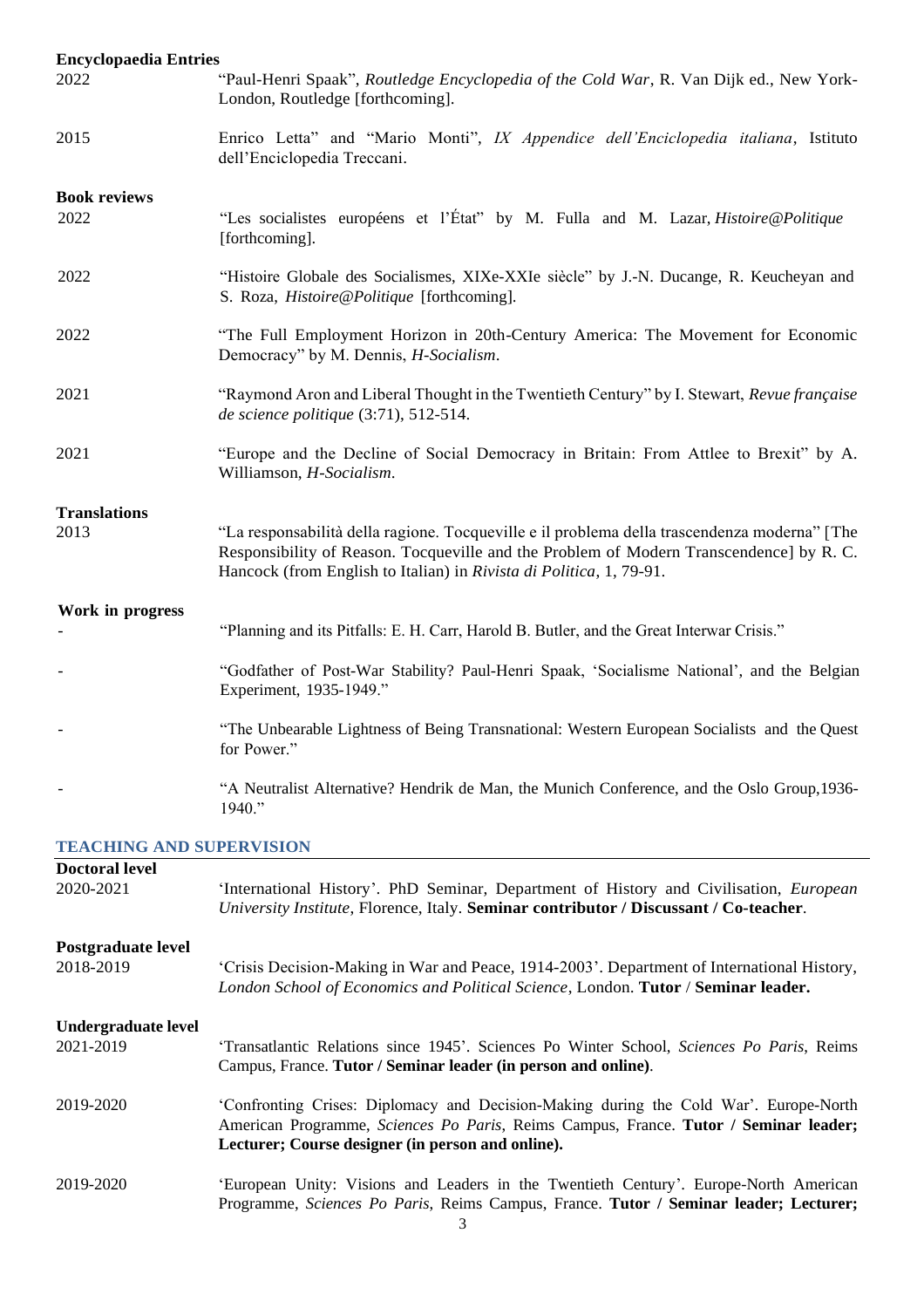**Course designer (in person and online).** 2019-2020 'Narratives, Representations and Uses of the Past'. Europe-North American Programme, *Sciences Po Paris*, Reims Campus, France. **Tutor / Seminar leader; Supervisor of student research projects.** 2019-2020 'The Long European 19th Century'. Europe-North American Programme, *Sciences Po Paris*, Reims Campus, France. **Tutor / Seminar leader.** 2019-2020 'History of the Contemporary Worlds, 20<sup>th</sup>-21<sup>st</sup> Centuries: Empires, Nations, Citizenship'. Europe North American Programme, *Sciences Po Paris*, Reims Campus, France. **Tutor / Seminar leader (in person and online)**. 2018-2019 'Culture, Politics, Identity in Cold War Europe, 1945-68'. *Balliol College*, *University of Oxford*, Oxford, United Kingdom. **Tutor; Supervisor of student research projects; Thesis supervisor.** 2018-2019 'Society, Nation, and Empire, 1815-1914'. *Balliol College*, *University of Oxford*, Oxford, United Kingdom. **Tutor; Supervisor of student research projects.** 2018-2019 'The Global Twentieth Century 1930-2003'. *Balliol College*, *University of Oxford*, Oxford, United Kingdom. **Tutor.** 2018-2019 'Disciplines of History'. *Balliol College*, *University of Oxford*, Oxford, United Kingdom. **Seminar co-leader.** 2017-2019 'The Cold War and European Integration, 1947-1992'. Department of International History, *London School of Economics and Political Science*, London, United Kingdom. **Seminar leader.**  2016-2018 'Political Economy: Approaches, Concepts and Issues'. Department of Political Economy, *King's College London*, London, United Kingdom. **Seminar leader.** 2014-2018 'International History since 1890'. Department of International History, *London School of Economics and Political Science*, London, United Kingdom. **Seminar leader. TEACHING QUALIFICATIONS** 2021 **Harvard BOK Higher Education Teaching Certificate**. Online 8-week course. *Harvard University*. Cambridge, United States. Final grade: 99.7 out of 100. 2019 **Postgraduate Certificate in Higher Education** (level II). *London School of Economics and Political Science*, London, United Kingdom. Fellow of the Higher Education Academy. 2018 **Postgraduate Certificate in Higher Education** (level I). *London School of Economics and Political Science*, London, United Kingdom. Associate Fellow of the Higher Education Academy. **SCHOLARSHIPS, FELLOWSHIPS, AND GRANTS (selected) Major grants** 2021-2022 Simone Veil Grant to fund a 3-month stay. Project House Europe, *Ludwig-Maximilians-*

- *Universität München*, Munich, Germany (est. € **12,000**). 2020-2021 Max Weber Program Postdoctoral Grant. *European University Institute*, Florence, Italy (est. value € **25,000**). 2015 Partnership PhD Mobility Bursary for a three-month research stay at Sciences Po Paris.
- *London School of Economics and Political Science*, London, United Kingdom (value £ **2,500**).
- 2013-2017 LSE PhD studentship, four-year grant to fund a PhD in International History. *London School of Economics and Political Science*, London, United Kingdom (value £ **72,000**).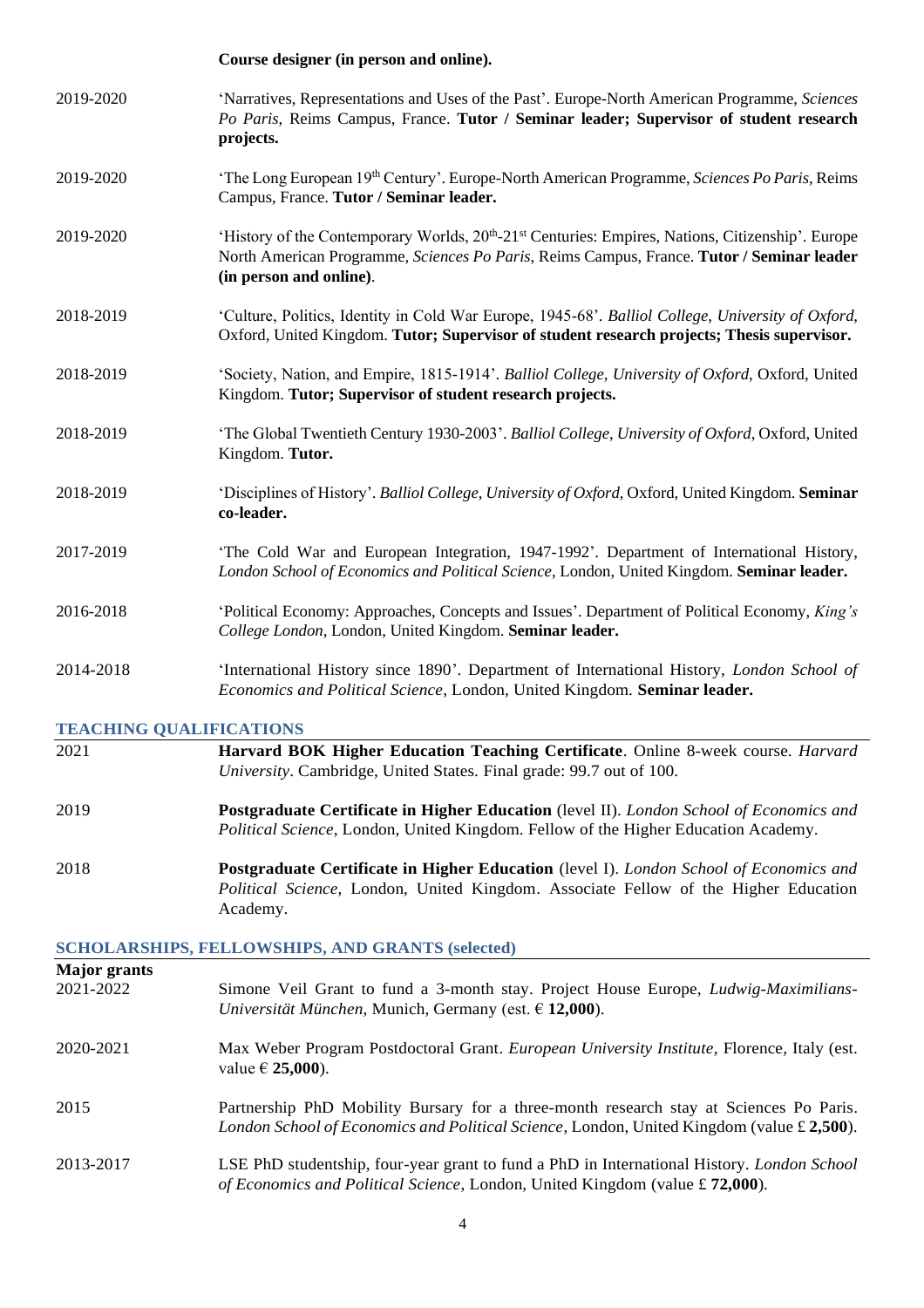| 2013                | Hamied graduate scholarship, three-year grant to fund a PhD in Politics and International<br>Studies. University of Cambridge, Cambridge, United Kingdom (est. value: £ 55,296).<br>[Declined]                                                                                   |
|---------------------|----------------------------------------------------------------------------------------------------------------------------------------------------------------------------------------------------------------------------------------------------------------------------------|
| 2013                | Graduate studentship, four-year grant to fund a PhD in International History. Graduate<br>Institute of International and Development Studies, Geneva, Switzerland (est. value CHF<br><b>36,000</b> ). [Declined]                                                                 |
| <b>Minor</b> grants |                                                                                                                                                                                                                                                                                  |
| 2016                | LSE research student travel bursary. London School of Economics and Political Science,<br>London, United Kingdom (value: £400).                                                                                                                                                  |
| 2015                | LSE research student travel bursary. London School of Economics and Political Science,<br>London, United Kingdom (value: £400).                                                                                                                                                  |
| 2013                | LSE research student travel bursary. London School of Economics and Political Science,<br>London, United Kingdom (value: $£$ 400).                                                                                                                                               |
| 2013                | Iris Forrester Prize for Excellence, joint winner. Award for the highest overall mark in a<br>MA/MSc International History programme. London School of Economics and Political<br>Science, London, United Kingdom (value: £100).                                                 |
| 2013                | Ferdinando Targetti Award, joint winner. Award for the best dissertation on Globalisation and<br>European Affairs. School of International Studies, University of Trento, Italy (value: $\epsilon$ 600).                                                                         |
| 2007                | "Europa e Giovani" [Europe and Youth] Award, first prize for an essay on European identity<br>subsequently published on Quaderni IRSE. vol. 61 (2007). IRSE-Istituto Regionale di Studi<br><i>Europei</i> , Pordenone, Italy (value: $\epsilon$ 600).                            |
|                     | <b>WORKSHOP, CONFERENCE AND SEMINAR ORGANISATION</b>                                                                                                                                                                                                                             |
| 2021                | Co-organiser / co-chair, Max Weber Multidisciplinary Workshop "Technocracy in Time and<br>Space: Multidisciplinary Perspectives". European University Institute, Florence, Italy.                                                                                                |
| 2017-18             | Organiser, LSE-Sciences Po Seminar in Contemporary International History. London School<br>of Economics and Political Science, London, United Kingdom.                                                                                                                           |
| 2015-17             | Co-organiser, LSE International History Research Seminar. London School of Economics and<br>Political Science, London, United Kingdom.                                                                                                                                           |
| 2014                | Co-organiser, PhD Introduction Conference. London School of Economics and Political<br>Science, London, United Kingdom.                                                                                                                                                          |
|                     | <b>INVITED TALKS AND CONFERENCE PRESENTATIONS (selection)</b>                                                                                                                                                                                                                    |
| 2022                | "Left Plans for European Integration and Planning: From Federal Union to the Resistance<br>Movements". Université Libre de Bruxelles, Brussels, Belgium [Date TBC].                                                                                                              |
| 2022                | "Constrained Leadership: Harold B. Butler, the ILO, and the Politics of the Great Depression,<br>1932-1938," Società Italiana di Storia del Lavoro [online event].                                                                                                               |
| 2022                | "Planning and its Pitfalls: E. H. Carr, Harold B. Butler, and the Great Interwar Crisis," Ludwig-<br>Maximilians-Universität München, Munich, Germany.                                                                                                                           |
| 2021                | "Sfidare la Guerra fredda. La Società Europea di Cultura e l'impegno intellettuale oltre i<br>blocchi" [Challenging the Cold War: The European Society of Culture and Intellectual<br>Engagement beyond the Blocs]. European University Institute, Florence, Italy.              |
| 2021                | "An Anti-Atlantic Programme? E.H. Carr, Conditions of Peace, and Britain's European Role".<br>Institute of Commonwealth Studies, Institut universitaire de France, Université de Picardie<br>Jules Verne/CORPUS and Université de Versailles-Saint-Quentin/CHCSC [online event]. |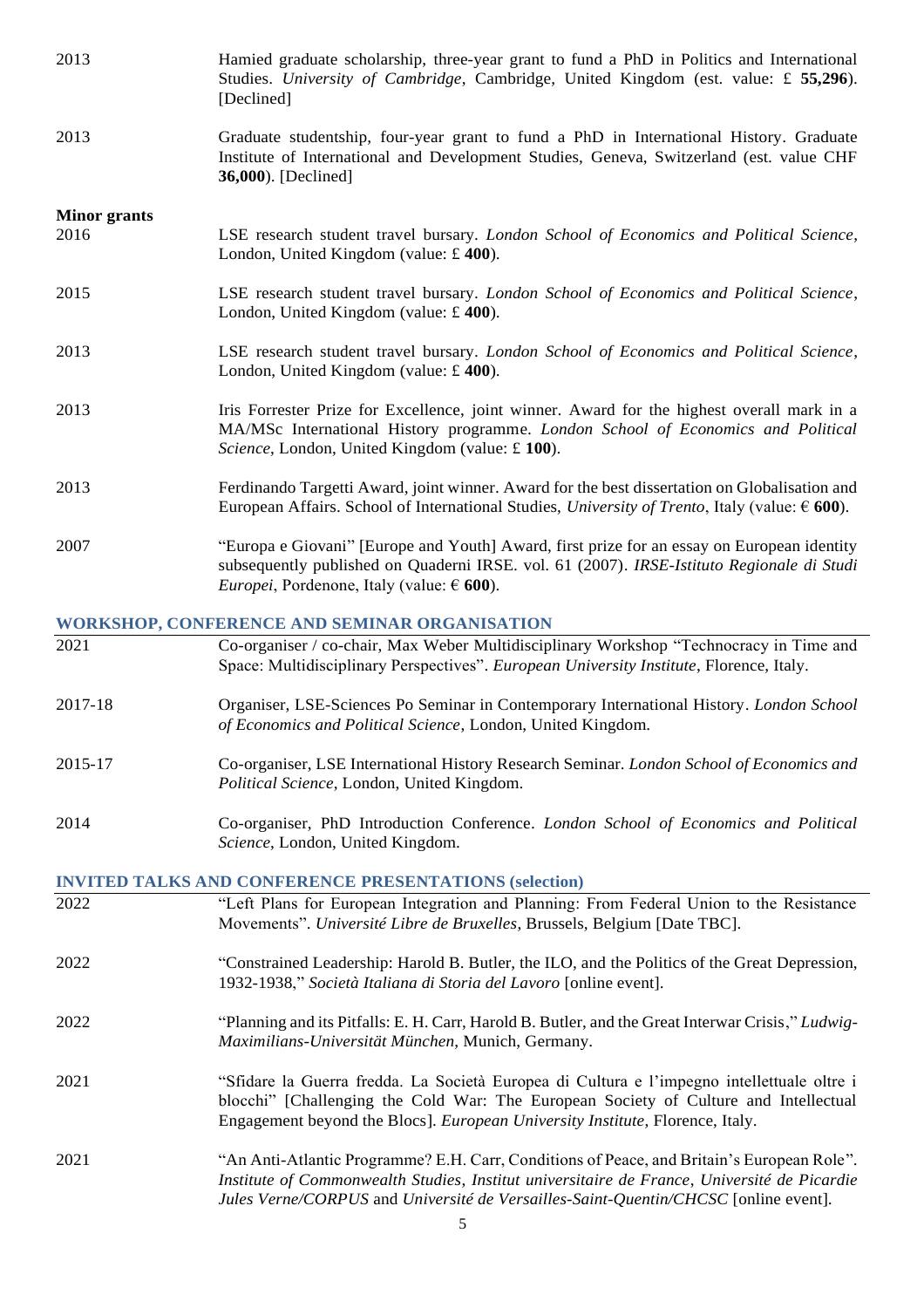| 2020 | "Harold B. Butler, l'Organizzazione Internazionale del Lavoro e la crisi della governance<br>globale durante la Grande Depressione" [Harold B. Butler, the ILO and the Crisis of Global<br>Governance during the Great Depression]. Scuola Normale Superiore, Pisa, Italy.         |
|------|------------------------------------------------------------------------------------------------------------------------------------------------------------------------------------------------------------------------------------------------------------------------------------|
| 2019 | "Planning for Europe? The Interwar Planist Network and the Socialist Movement for the<br>United States of Europe (MSEUE) after 1945". Institute of Commonwealth Studies, London.                                                                                                   |
| 2019 | "Europe as an Expedient? Progressive Intellectuals, the Labour Party, and European<br>Integration, 1930-1974 ca". University of East Anglia, Norwich, United Kingdom.                                                                                                              |
| 2018 | "Critical Reception: The Idea of Planning and Western European Social Democracy, c. 1919<br>- 1939". University of Oxford, Oxford, United Kingdom.                                                                                                                                 |
| 2018 | "A Neutralist Alternative? Hendrik de Man, the Munich Conference, and the Oslo Group,<br>1936-1940". University of Sheffield, Sheffield, United Kingdom.                                                                                                                           |
| 2018 | "A Transnational Fight for the National? The Belgian Labour Plan, 1930-1936 ca". Sciences<br>Po Paris, Paris, France.                                                                                                                                                              |
| 2017 | "The Labour Plan: The Rise and Fall of a Transnational Socialist Project (1930-1936)".<br>University of Oxford, Oxford, United Kingdom.                                                                                                                                            |
| 2017 | "Progressives in Wonderland: The New Statesman & Nation and European Unity, 1930-<br>1945". Queen Mary University of London, London, United Kingdom.                                                                                                                               |
| 2017 | "The Labour Plan: The Rise and Fall of a Transnational Socialist Project (1930-1936)".<br>London School of Economics and Political Science, London, United Kingdom.                                                                                                                |
| 2016 | "Progressives in Wonderland: The New Statesman & Nation and European Unity, 1930-<br>1945". University of Kent, Canterbury, United Kingdom.                                                                                                                                        |
| 2016 | "Dall'internazionalismo pacifista al federalismo europeo: Hendrik de Man e i dilemmi del<br>nazionalismo democratico" [From Pacifist Internationalism to European Federalism: Hendrik<br>de Man and the Dilemmas of Democratic Nationalism]. Istituto di Politica, Perugia, Italy. |
| 2016 | "Between Europe and the Atlantic: Economic Planning in British Wartime Federalism, 1938-<br>1945". University of Plymouth, Plymouth, United Kingdom.                                                                                                                               |
| 2016 | "Competing Visions: The British Debates over Federalism in the 1930-1940s and their<br>Relevance for Post-War European Integration". European University Institute, Florence, Italy.                                                                                               |
| 2016 | "Planning for Plenty, Planning for Peace: Anglo-American Visions of the U.S. Constitution in<br>the Age of Roosevelt". Roosevelt Study Center, Middelburg, The Netherlands.                                                                                                        |
| 2015 | "From Laissez-Faire to Supranational Planning: The Economic Debate within Federal Union<br>(1938-1945)". Sciences Po Paris, Paris, France.                                                                                                                                         |
| 2015 | "Socialism beyond Nations: Towards a Transnational Approach to the Study of Interwar<br>Socialism". Leiden University, Leiden, The Netherlands.                                                                                                                                    |
| 2015 | "In a World They Never Made: Supranationalism and Economic Planning within the British Left,<br>1930-1945". University of Kent, Canterbury, United Kingdom.                                                                                                                        |
| 2015 | "Rediscovering Democracy and the Nation: Hendrik de Man and the Legacy of the Great War".<br>Universidad Autonòma de Barcelona, Barcelona, Spain.                                                                                                                                  |
| 2015 | "Breaking the Deadlock: Giulio Douhet Interpreter of the Great War". University of Reading,<br>Reading, United Kingdom.                                                                                                                                                            |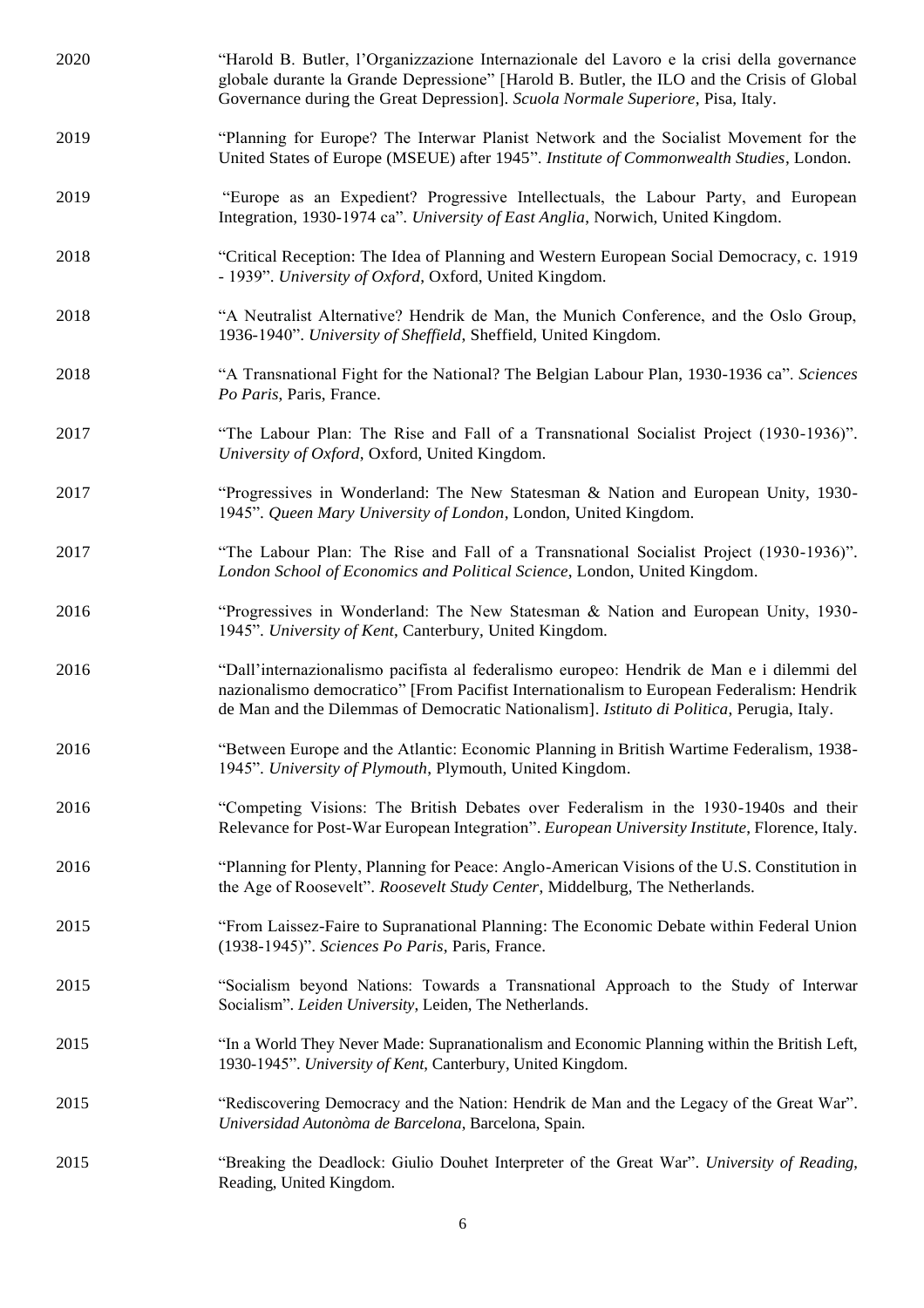| 2015                             | "In a World They Never Made: Supranationalism and Economic Planning within the British Left,<br>1930-1945". University of Cambridge, Cambridge, United Kingdom.                                                                           |
|----------------------------------|-------------------------------------------------------------------------------------------------------------------------------------------------------------------------------------------------------------------------------------------|
| 2015                             | "Progressives in Wonderland: The New Statesman & Nation and European Unity, 1930-1945".<br>University of Portsmouth, Portsmouth, United Kingdom.                                                                                          |
| 2014                             | "From Laissez-Faire to Supranational Planning: The Economic Debate within Federal Union<br>(1938-1945)". University of Reading, Reading, United Kingdom.                                                                                  |
| 2014                             | "From Laissez-Faire to Supranational Planning: The Economic Debate within Federal Union<br>(1938-1945)". Leiden University, Leiden, The Netherlands.                                                                                      |
| 2013                             | "Empire from Disintegration? The United States and the Conundrum of European Unity, 1943-<br>1963". Durham University, Durham, United Kingdom.                                                                                            |
| 2013                             | "Né santi né peccatori: realismo politico, storiografia, integrazione europea" [Neither Saints nor<br>Sinners: Realism, Historiography and European Integration]. <i>Istituto di Politica</i> , Perugia, Italy.                           |
| 2012                             | "A Moral Equivalent of Socialism? Hendrik De Man and the First World War as a Political<br>Laboratory". University of Trento, Trento, Italy.                                                                                              |
|                                  | <b>DISSEMINATION AND PUBLIC ENGAGEMENT (selection)</b>                                                                                                                                                                                    |
| 2021                             | Max Weber Roundtable "Democracy: A Fragile Way of Life" on the book "Demokratie. Eine<br>gefährdete Lebensform" by Professor Till Van Rahden. European University Institute,<br>Florence, Italy. Video recording available here and here. |
| 2021                             | Book launch of "Hendrik de Man and Social Democracy: The Idea of Planning in Western<br>Europe, 1914-1940". London School of Economics and Political Science, London, United<br>Kingdom. [Online event]. Audio recording available here.  |
| 2021                             | De Gasperi Research Seminar on "Hendrik de Man and Social Democracy: The Idea of<br>Planning in Western Europe, 1914-1940". European University Institute, Florence, Italy.<br>[Online event]                                             |
| 2021                             | Interview: "Hendrik de Man, Economic Planning, and Western European Social Democracy".<br>Historical Archives of the European Union. European University Institute, Florence, Italy.<br>Available here.                                   |
| 2021                             | Public talk: "Un'Europa negoziata: dalla CECA all'Atto Unico Europeo" [A Negotiated<br>Europe: from the ECSC to the Single European Act]. ANPI, Florence, Italy. [Online event]                                                           |
| 2019                             | Blog post / interview: "Not Always So Eurosceptic: Britain and the Inter-War Dream of<br>European Unity". LSE Brexit. London School of Economics and Political Science, London.<br>Available here.                                        |
| 2019                             | Blog post: "Unfinished Business". LSE Research Highlights. London School of Economics<br>and Political Science, London, United Kingdom. Available here.                                                                                   |
| 2018                             | Blog post: "Italy: The Politics of Frustration". <i>Tocqueville21</i> . Available here.                                                                                                                                                   |
| 2011-2015                        | Contributor on Italian politics for the website of the <i>Instituto di Politica</i> , Roma-Perugia, Italy.                                                                                                                                |
| 2010-2012                        | Contributor on EU energy policy and East-West energy relations for ENERGY, the newsletter<br>of ECESA (European Center for Energy Security Analysis). <i>Equilibri</i> , Milan, Italy.                                                    |
| <b>SERVICE TO THE PROFESSION</b> |                                                                                                                                                                                                                                           |

2018 Peer reviewer for the *Journal of British Studies*.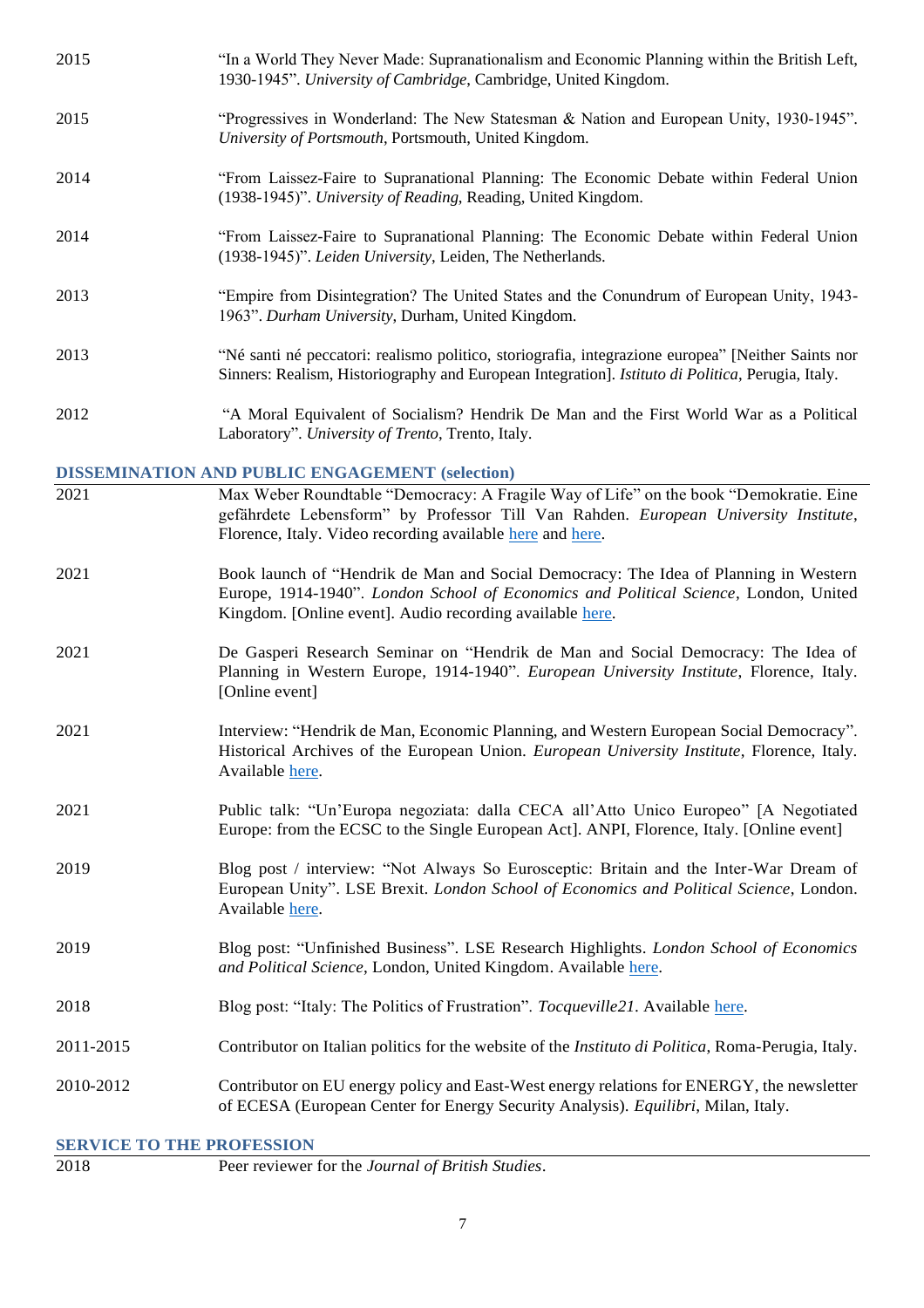2015-2017 Co-editor of the newsletter of the Political History PhD Network.

#### **ADDITIONAL TRAINING**

| 2009      | Summer School in Analysis of International Relations. ASERI – Alta Scuola di Economia e<br>Relazioni Internazionali, Milan, Italy.       |
|-----------|------------------------------------------------------------------------------------------------------------------------------------------|
| 2008      | Cycle of seminars. Scuola per la Buona Politica, Turin, Italy.                                                                           |
| 2007-2009 | Diploma in European Affairs (attendance, four courses taken). ISPI – Istituto per gli Studi di<br>Politica Internazionale, Milan, Italy. |

#### **PROFESSIONAL MEMBERSHIP**

| Royal Historical Society, Fellow (RHS)                 |
|--------------------------------------------------------|
| Association Belge d'Histoire Contemporaine (ABHC-BVNG) |
| British International History Group (BIHG)             |
| Society for the Study of French History (SSFH)         |

# **ACADEMIC REFEREES**

| - | N. Piers Ludlow                                                       |
|---|-----------------------------------------------------------------------|
|   | Professor of International History                                    |
|   | London School of Economics and Political Science                      |
|   | Department of International History                                   |
|   | Houghton St.                                                          |
|   | London                                                                |
|   | WC2A 2AE                                                              |
|   | <b>Heather Jones</b>                                                  |
|   | Professor in Modern and Contemporary European History                 |
|   | University College London                                             |
|   | <b>History Department</b>                                             |
|   | G03 20 Gordon Square                                                  |
|   | London                                                                |
|   | WC1H0AW                                                               |
| - | Martin Conway                                                         |
|   | Professor of Modern European History                                  |
|   | Balliol College, University of Oxford                                 |
|   | <b>Broad Street</b>                                                   |
|   | Oxford                                                                |
|   | OX13BJ                                                                |
| - | Kiran Patel                                                           |
|   | Professor of Modern History                                           |
|   | Ludwig-Maximilians-Universität                                        |
|   | Historisches Seminar                                                  |
|   | Lehrstuhl für Europäische Geschichte                                  |
|   | Schellingstraße 12                                                    |
|   | Munich                                                                |
| - | Federico Romero                                                       |
|   | Professor of History of Post-War European Cooperation and Integration |
|   | <b>European University Institute</b>                                  |
|   | Department of History and Civilisation                                |
|   | Via Bolognese 156                                                     |
|   | 50139 Florence - Italy                                                |
|   | 8                                                                     |